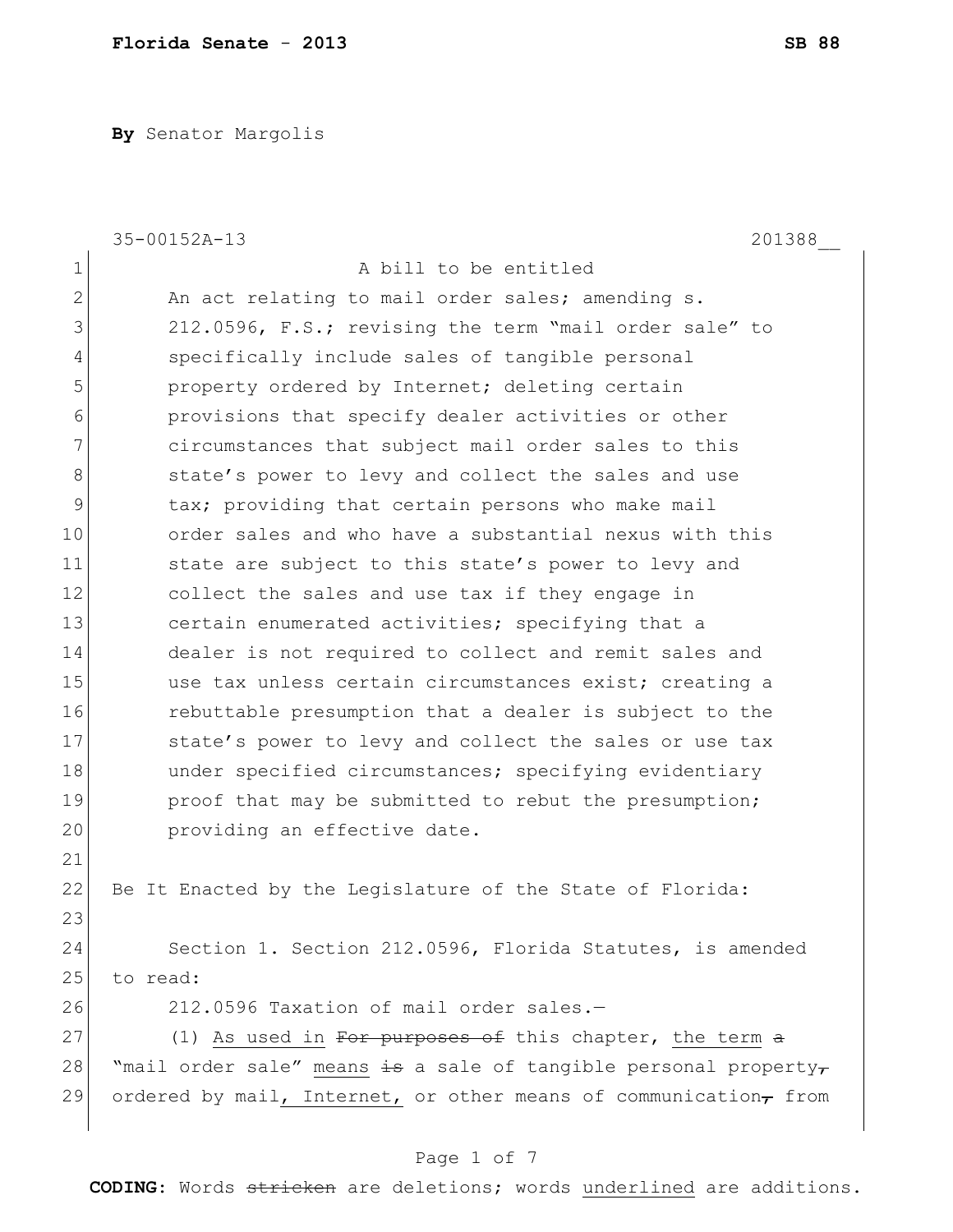35-00152A-13 201388\_\_ 30 a dealer who receives the order in another state of the United 31 States, or in a commonwealth, territory, or other area under the 32 jurisdiction of the United States, and who transports the 33 property or causes the property to be transported, whether or 34 not by mail, from any jurisdiction of the United States, 35 including this state, to a person in this state, including the 36 person who ordered the property.  $37$  (2) Every dealer as defined in s.  $212.06(2)$  (c) who makes a 38 mail order sale is subject to the power of this state to levy 39 and collect the tax imposed by this chapter if  $\theta$  when: 40 (a) The dealer is a corporation doing business under the 41 laws of this state or is a person domiciled in, or a resident or  $42$  a citizen of, or a citizen of, this state; 43 (b) The dealer maintains retail establishments or offices 44 in this state, whether the mail order sales thus subject to 45 taxation by this state result from or are related in any other 46 way to the activities of such establishments or offices; 47 (c) The dealer has agents or representatives in this state 48 who solicit business or transact business on behalf of the 49 dealer, whether the mail order sales thus subject to taxation by 50 this state result from or are related in any other way to such 51 solicitation or transaction of business, except that a printer 52 who mails or delivers for an out-of-state print purchaser 53 material that the printer printed for an out-of-state print  $54$  purchaser is  $\pm t$  shall not be deemed to be the print purchaser's 55 agent or representative for purposes of this paragraph; 56 (d) The property was delivered in this state in fulfillment 57 of a sales contract that was entered into in this state, in 58 accordance with applicable conflict of laws rules, when a person

### Page 2 of 7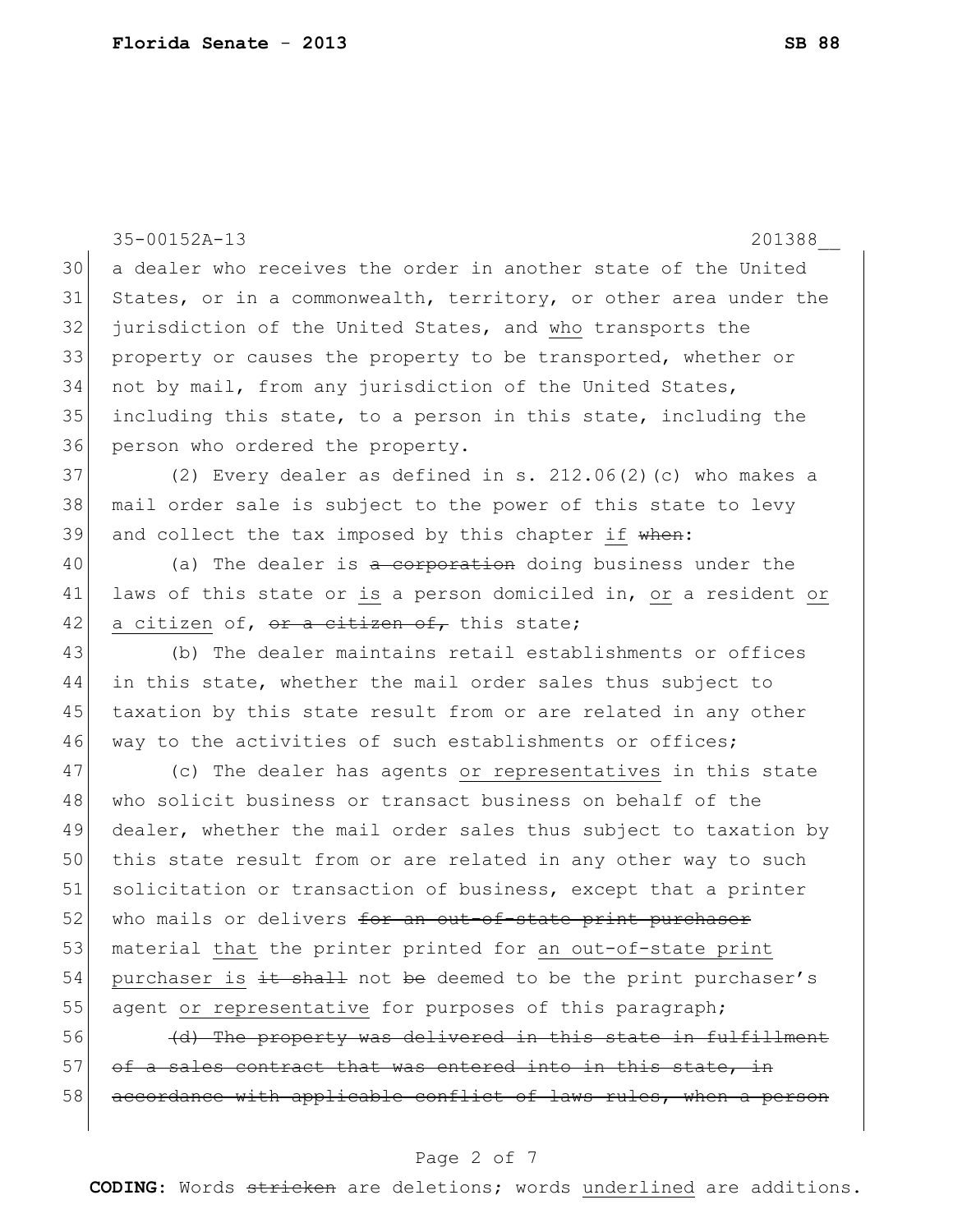|        | 35-00152A-13<br>201388                                                            |
|--------|-----------------------------------------------------------------------------------|
| 59     | in this state accepted an offer by ordering the property;                         |
| 60     | (e) The dealer, by purposefully or systematically                                 |
| 61     | exploiting the market provided by this state by any media-                        |
| 62     | assisted, media-facilitated, or media-solicited means,                            |
| 63     | including, but not limited to, direct mail advertising,                           |
| 64     | unsolicited distribution of catalogs, computer-assisted                           |
| 65     | shopping, television, radio, or other electronic media, or                        |
| 66     | magazine or newspaper advertisements or other media, creates                      |
| 67     | nexus with this state;                                                            |
| 68     | (f) Through compact or reciprocity with another                                   |
| 69     | jurisdiction of the United States, that jurisdiction uses its                     |
| 70     | taxing power and its jurisdiction over the retailer in support                    |
| 71     | of this state's taxing power;                                                     |
| 72     | (d) $\left( q\right)$ The dealer consents, expressly or by implication, to        |
| 73     | the imposition of the tax imposed by this chapter;                                |
| 74     | (h) The dealer is subject to service of process under s.                          |
| 75     | 48.181:                                                                           |
| 76     | (e) $\overline{+i}$ The dealer's mail order sales are subject to the              |
| 77     | power of this state to tax sales or to require the dealer to                      |
| 78     | collect use taxes under a statute or statutes of the United                       |
| 79     | States;                                                                           |
| 80     | $(f)$ $\overleftrightarrow{f}$ The dealer owns real property or tangible personal |
| $8\,1$ | property that is physically in this state, except that a dealer                   |
| 82     | whose only property in this state, $\{$ including property owned by               |
| 83     | an affiliate, him this state is located at the premises of a                      |
| 84     | printer with which the vendor has contracted for printing, and                    |
| 85     | is either a final printed product, or property that which                         |
| 86     | becomes a part of the final printed product, or property from                     |
| 87     | which the printed product is produced, is not deemed to own such                  |
|        |                                                                                   |

# Page 3 of 7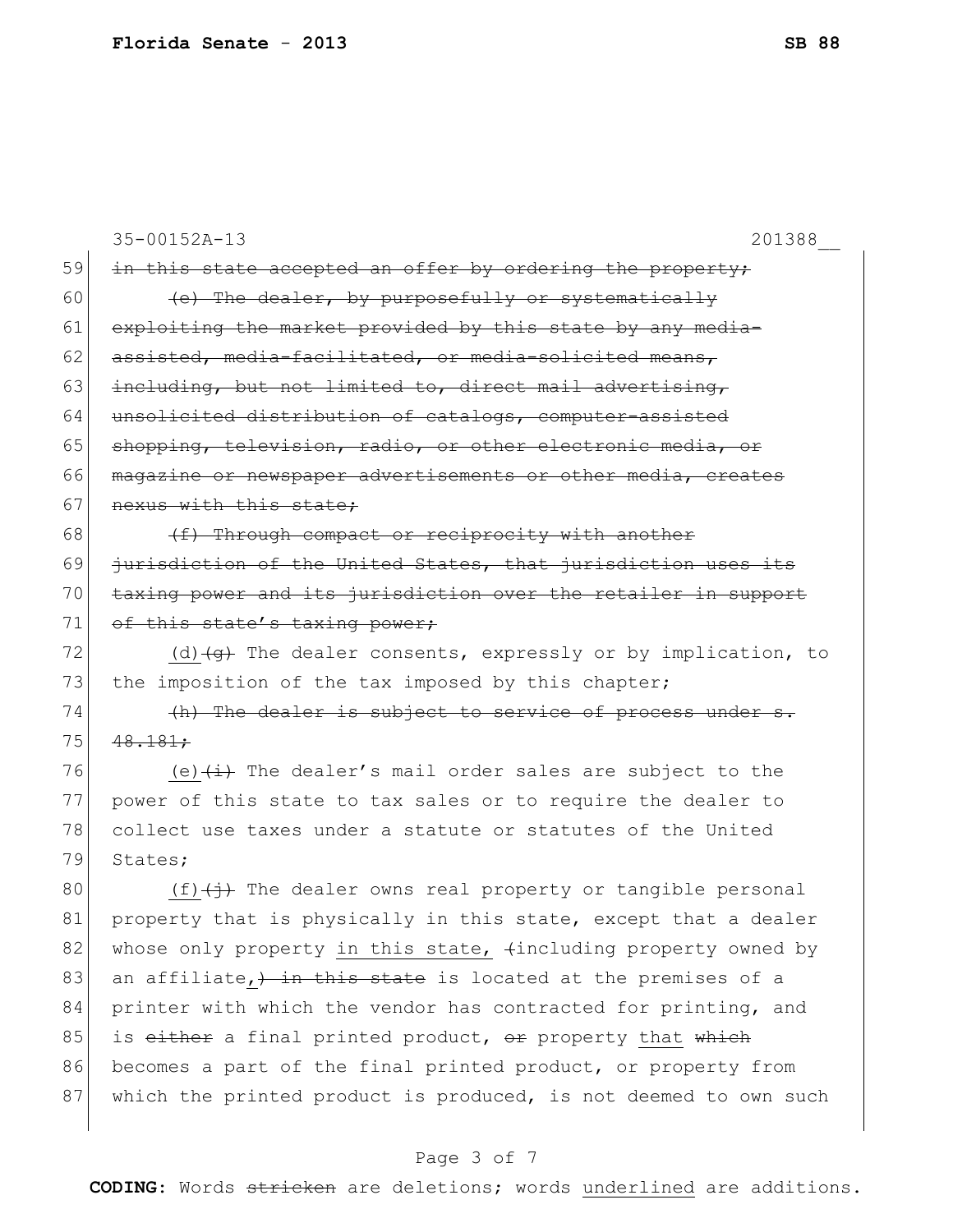|     | 35-00152A-13<br>201388                                             |
|-----|--------------------------------------------------------------------|
| 88  | property for purposes of this paragraph;                           |
| 89  | $(g)$ $(k)$ A person, other than a person acting in the capacity   |
| 90  | of a common carrier, The dealer, while not having nexus with       |
| 91  | this state on any of the bases described in paragraphs $(a) - (i)$ |
| 92  | or paragraph $(1)$ , is a corporation that is a member of an       |
| 93  | affiliated group of corporations, as defined in s. 1504(a) of      |
| 94  | the Internal Revenue Code, whose members are includable under s.   |
| 95  | 1504(b) of the Internal Revenue Code and whose members are         |
| 96  | eligible to file a consolidated tax return for federal corporate   |
| 97  | income tax purposes and any parent or subsidiary corporation in    |
| 98  | the affiliated group has substantial nexus with this state and:    |
| 99  | 1. Sells a similar line of products as the dealer and does         |
| 100 | so under the same or a similar business name;                      |
| 101 | 2. Maintains an office, distribution facility, warehouse,          |
| 102 | storage place, or similar place of business in this state to       |
| 103 | facilitate the delivery of property or services sold by the        |
| 104 | dealer to the dealer's customers;                                  |
| 105 | 3. Uses trademarks, service marks, or trade names in this          |
| 106 | state which are the same or substantially similar to those used    |
| 107 | by the dealer;                                                     |
| 108 | 4. Delivers, installs, assembles, or performs maintenance          |
| 109 | services for the dealer's customers in this state;                 |
| 110 | 5. Facilitates the dealer's delivery of property to                |
| 111 | customers in this state by allowing the dealer's customers to      |
| 112 | pick up property sold by the dealer at an office, distribution     |
| 113 | facility, warehouse, storage place, or similar place of business   |
| 114 | maintained by the person in this state; or                         |
| 115 | 6. Conducts any other activities in this state which are           |
| 116 | significantly associated with the dealer's ability to establish    |
|     |                                                                    |

# Page 4 of 7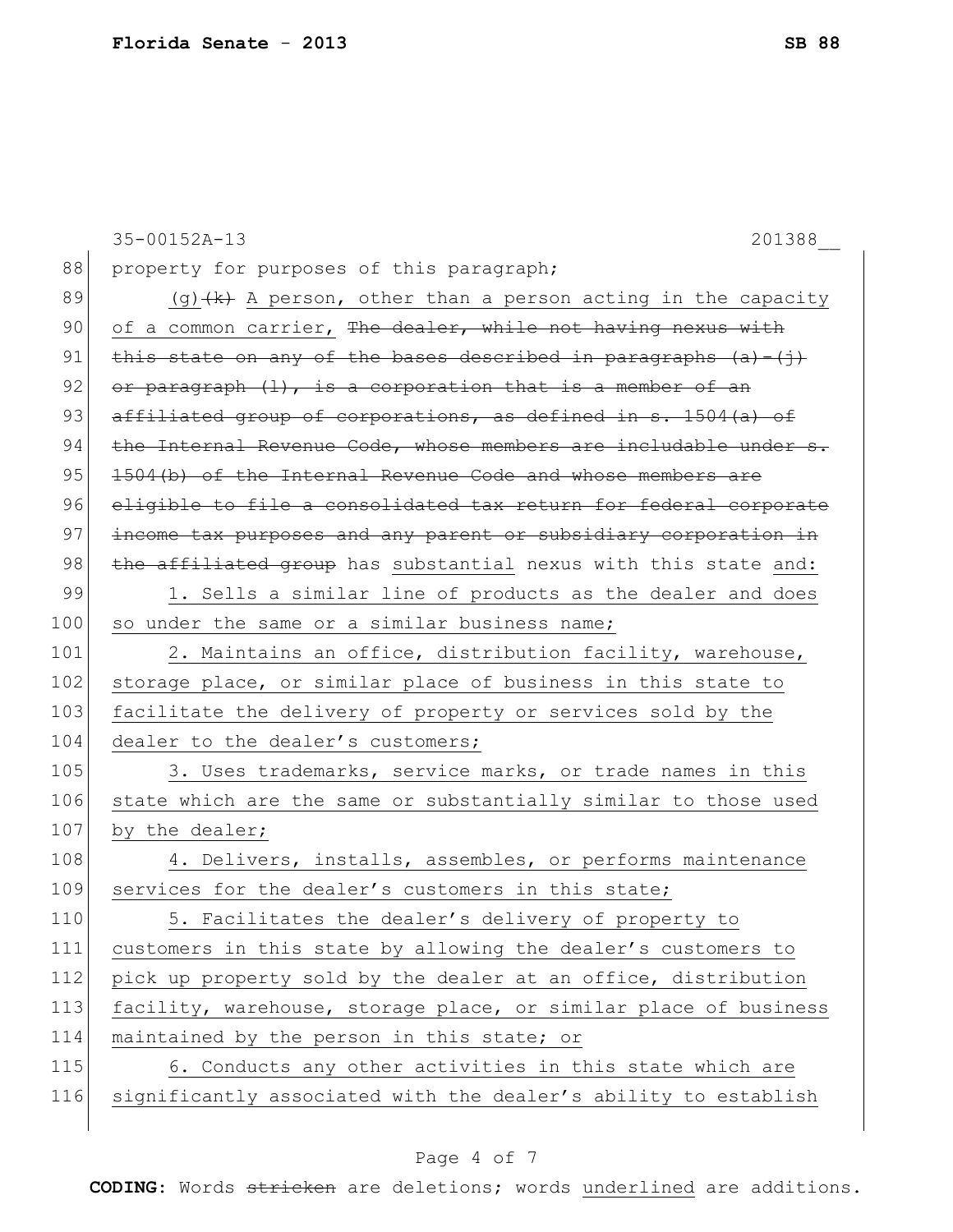|     | 35-00152A-13<br>201388                                                                   |
|-----|------------------------------------------------------------------------------------------|
| 117 | and maintain a market in this state for the dealer's sales on                            |
| 118 | one or more of the bases described in paragraphs $(a) - (j)$ or                          |
| 119 | $\frac{parent(+)}{+}$ ; or                                                               |
| 120 | (h) $(1)$ The dealer or the dealer's activities have                                     |
| 121 | sufficient connection with or relationship to this state or its                          |
| 122 | residents of some type other than those described in paragraphs                          |
| 123 | (a)-(g) $\overline{(a)}$ $\overline{(k)}$ to create a nexus empowering this state to tax |
| 124 | its mail order sales or to require the dealer to collect sales                           |
| 125 | tax or accrue use tax.                                                                   |
| 126 |                                                                                          |
| 127 | Notwithstanding other provisions of law, a dealer is not                                 |
| 128 | required to collect and remit sales or use tax under this                                |
| 129 | section unless the dealer has a physical presence in this state                          |
| 130 | or the activities conducted in this state on the dealer's behalf                         |
| 131 | are significantly associated with the dealer's ability to                                |
| 132 | establish and maintain a market for sales in this state.                                 |
| 133 | (3) (a) Notwithstanding other provisions of law, there is                                |
| 134 | established a rebuttable presumption that every dealer as                                |
| 135 | defined in s. 212.06(2) who makes a mail order sale is also                              |
| 136 | subject to the power of this state to levy and collect the tax                           |
| 137 | imposed by this chapter if the dealer enters into an agreement                           |
| 138 | with one or more residents of this state under which the                                 |
| 139 | resident, for a commission or other consideration, directly or                           |
| 140 | indirectly refers potential customers to the dealer, whether by                          |
| 141 | a link on an Internet website, an in-person oral presentation,                           |
| 142 | telemarketing, or otherwise, and if the cumulative gross                                 |
| 143 | receipts from sales by the dealer to the customers in this state                         |
| 144 | who are referred to the dealer by all residents having this type                         |
| 145 | of an agreement with the dealer are more than \$10,000 during the                        |
|     |                                                                                          |

# Page 5 of 7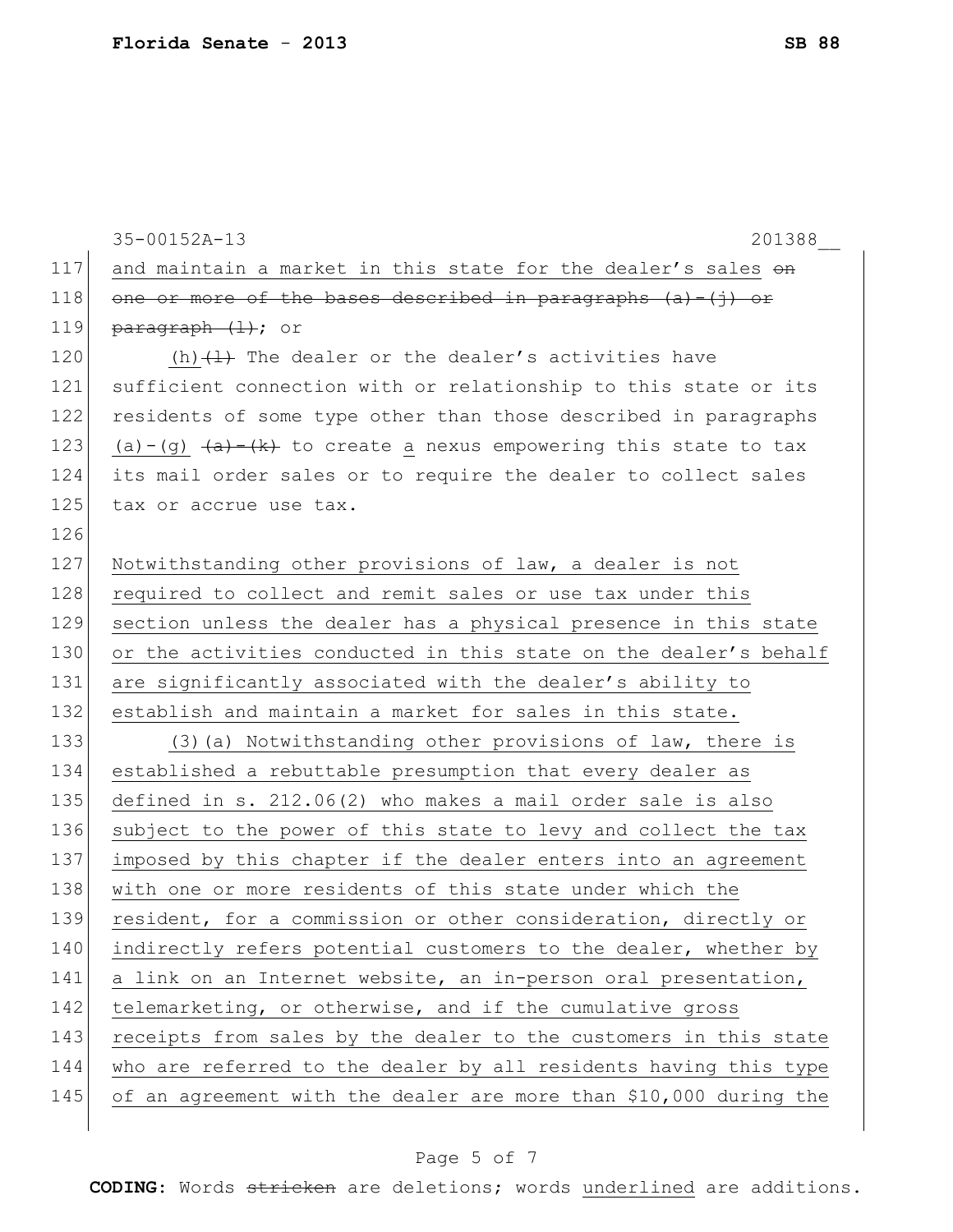35-00152A-13 201388\_\_

146 12-month period immediately before the rebuttable presumption 147 arose.

148 (b) The presumption in paragraph (a) may be rebutted by the 149 submission of evidence proving that the residents with whom the 150 dealer has an agreement did not engage in any activity within 151 this state which was significantly associated with the dealer's 152 ability to establish or maintain the dealer's market in this 153 state during the 12 months immediately before the rebuttable 154 presumption arose. The evidence may consist of sworn affidavits, 155 obtained and given in good faith, from each resident with whom 156 the dealer has an agreement attesting that he or she did not 157 engage in any solicitation in this state on the dealer's behalf 158 during the 12-month period immediately before the rebuttable 159 presumption arose.

160  $(4)$   $(3)$  Each Every dealer engaged in the business of making 161 mail order sales is subject to the requirements of this chapter 162 for cooperation of dealers in collection of taxes and in 163 administration of this chapter, except that no fee shall be 164 imposed upon such dealer for carrying out any required activity.

165  $(5)$  (5) $(4)$  The department shall, with the consent of another 166 jurisdiction of the United States whose cooperation is needed, 167 enforce this chapter in that jurisdiction, either directly or, 168 at the option of that jurisdiction, through its officers or 169 employees.

170  $(6)$   $(5)$  The tax required under this section to be collected 171 and any amount unreturned to a purchaser which that is not tax 172 but was collected from the purchaser under the representation 173 that it was tax constitute funds of the State of Florida from 174 the moment of collection.

### Page 6 of 7